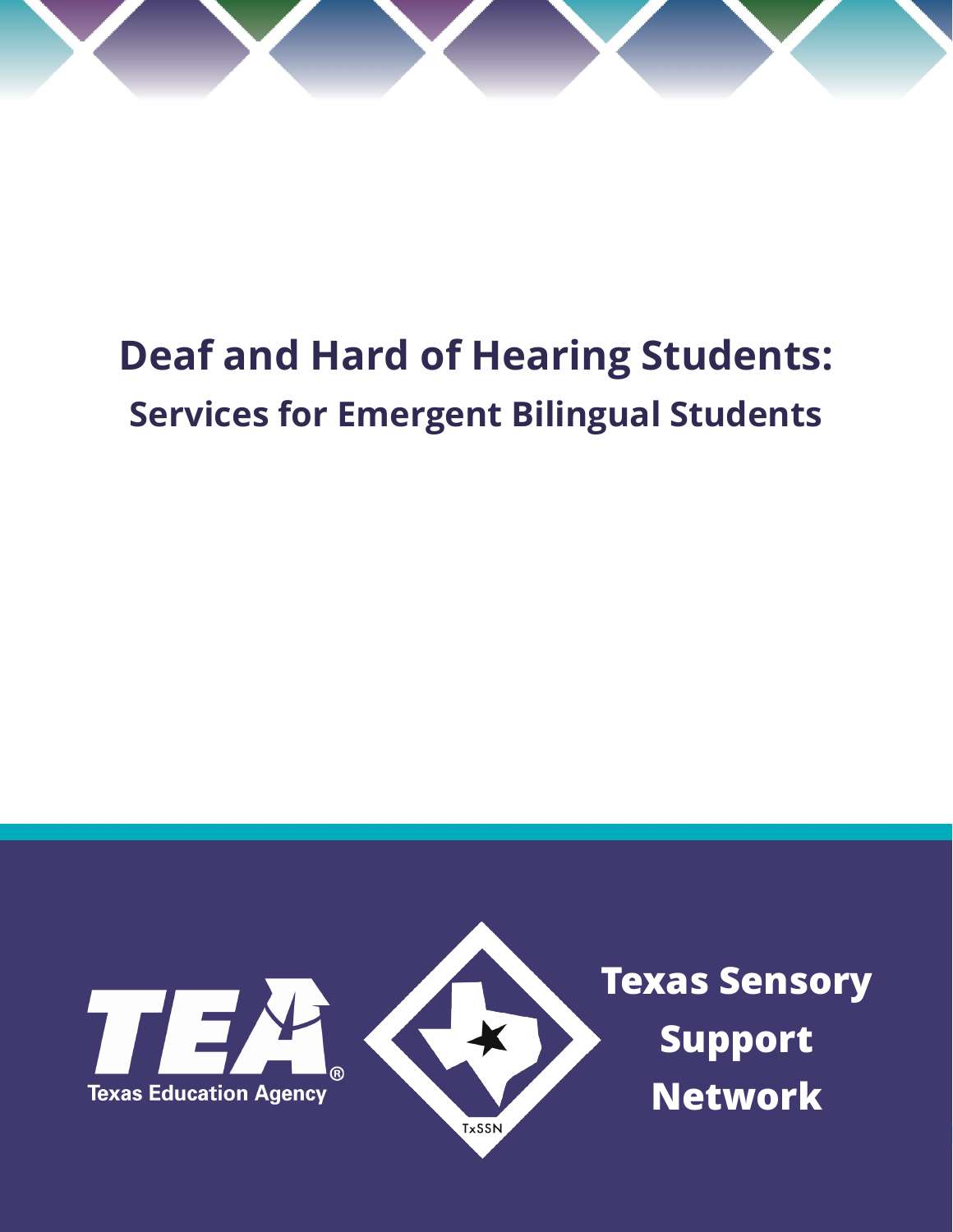## **Table of Contents**

| <b>DEAF AND HARD OF HEARING STUDENTS (DHH): SERVICES FOR</b><br>EMERGENT BILINGUAL STUDENTS/ENGLISH LEARNERS (EBS) 2 |  |
|----------------------------------------------------------------------------------------------------------------------|--|
|                                                                                                                      |  |
|                                                                                                                      |  |
|                                                                                                                      |  |
|                                                                                                                      |  |
|                                                                                                                      |  |
|                                                                                                                      |  |
|                                                                                                                      |  |
|                                                                                                                      |  |
|                                                                                                                      |  |
|                                                                                                                      |  |
| <b>ENGLISH LANGUAGE PROFICIENCY STANDARDS (ELPS) RESOURCE TOOLS12</b>                                                |  |
|                                                                                                                      |  |
|                                                                                                                      |  |
|                                                                                                                      |  |
|                                                                                                                      |  |
|                                                                                                                      |  |
|                                                                                                                      |  |



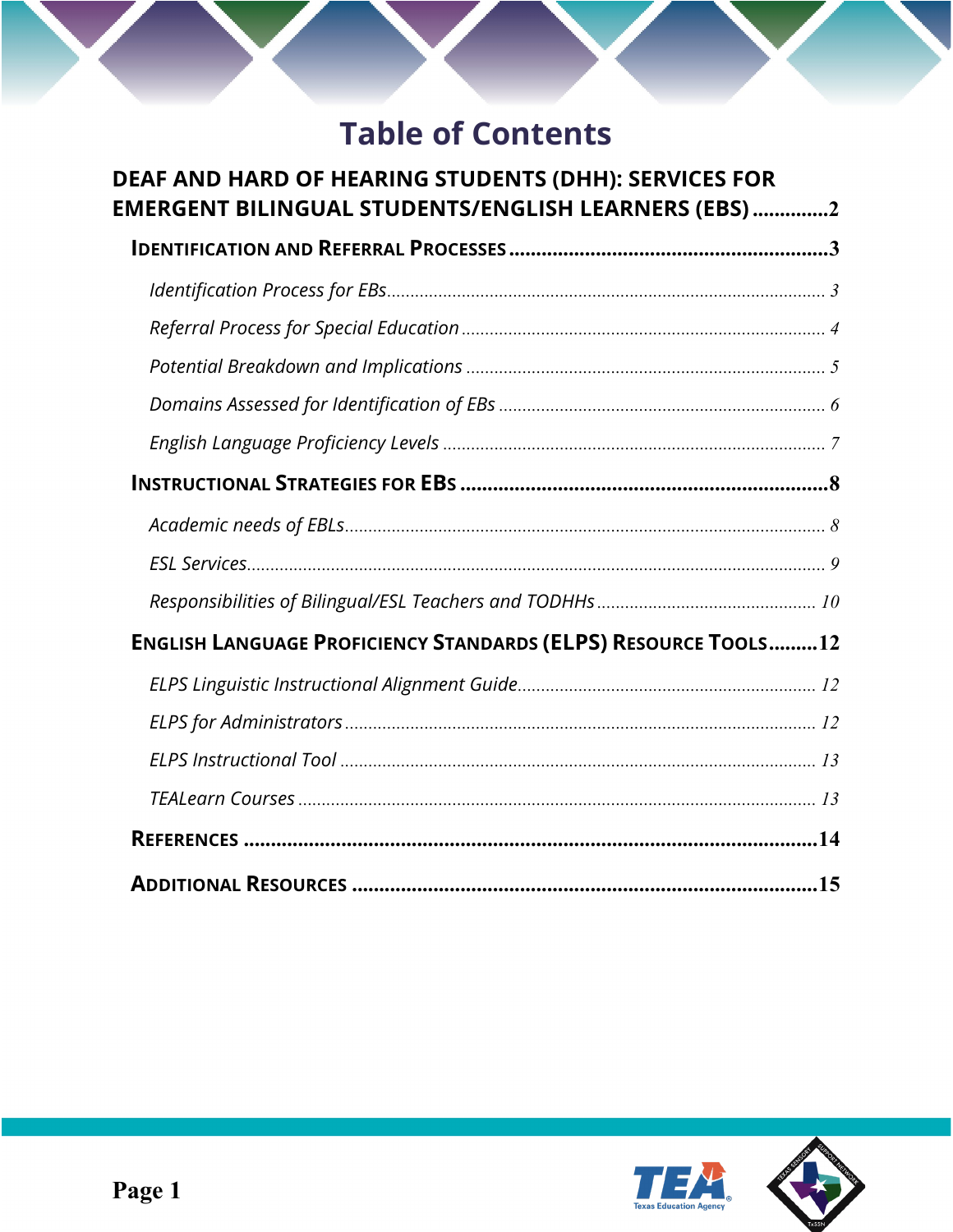<span id="page-2-0"></span>**Deaf and Hard of Hearing Students (DHH): Services for Emergent Bilingual Students (EBs)** 



Approximately 25% of students who are DHH nationally are categorized as EBs (Gallaudet Research Institute 2011).



As a result of House Bill 2066 in the 2021 legislative session, the term "emergent bilingual student" replaced the term of "limited English proficient (LEP) student" used in the [TEC Chapter 29,](https://statutes.capitol.texas.gov/Docs/ED/htm/ED.29.htm#29.051)  [Subchapter B,](https://statutes.capitol.texas.gov/Docs/ED/htm/ED.29.htm#29.051) and thus, will be changing the term of "English learner (EL)" used in [19 TAC Chapter 89, Subchapter BB.](https://tea.texas.gov/about-tea/laws-and-rules/texas-administrative-code/texas-administrative-code-title-19-part-2) These terms describe the same group of Texas students, describing a student who is in the process of acquiring English and has another language as the student's primary or home language. The terms of "emergent bilingual (EB)" and "English learner (EL)" may be bridged as EB/EL. It's important to note that the term English learner is still used in federal regulations and guidance.



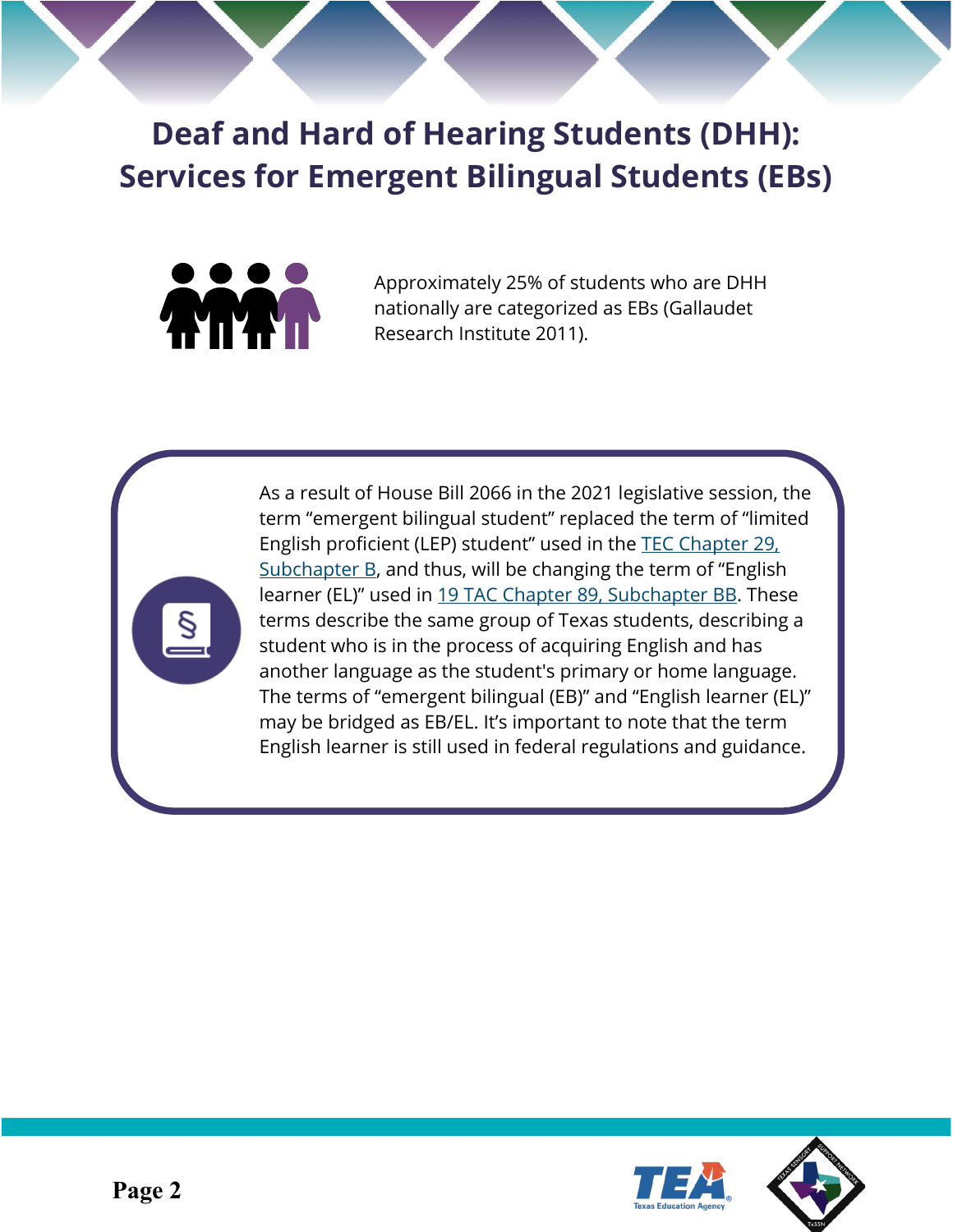## <span id="page-3-0"></span>**Identification and Referral Processes**

## <span id="page-3-1"></span>**Identification Process for EBs**



\*LPAC - Language Proficiency Assessment Committee

#### **A child is identified as an EB if:**

- The HLS indicates a language other than English is used in the home and/or by the child most of the time, and
- The student does not demonstrate English proficiency on the identification test.

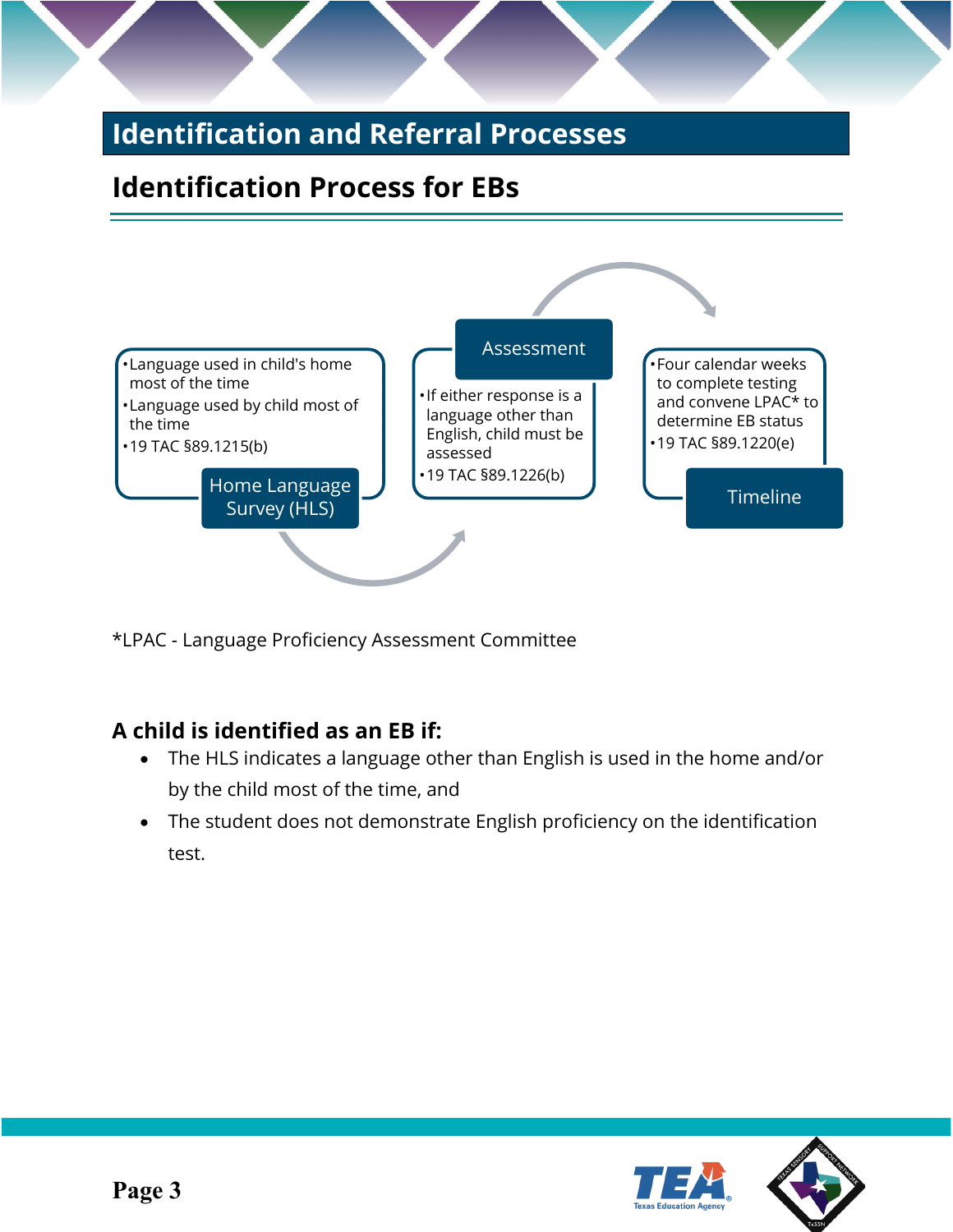<span id="page-4-0"></span>

\*FIIE - Full Individual Initial Evaluation

\*\*ARD - Admission Review and Dismissal

#### **A child is eligible to receive special education and/or related services if the child:**

- Is determined to have a disability, and
- As a result of the disability, needs specially designed instruction.



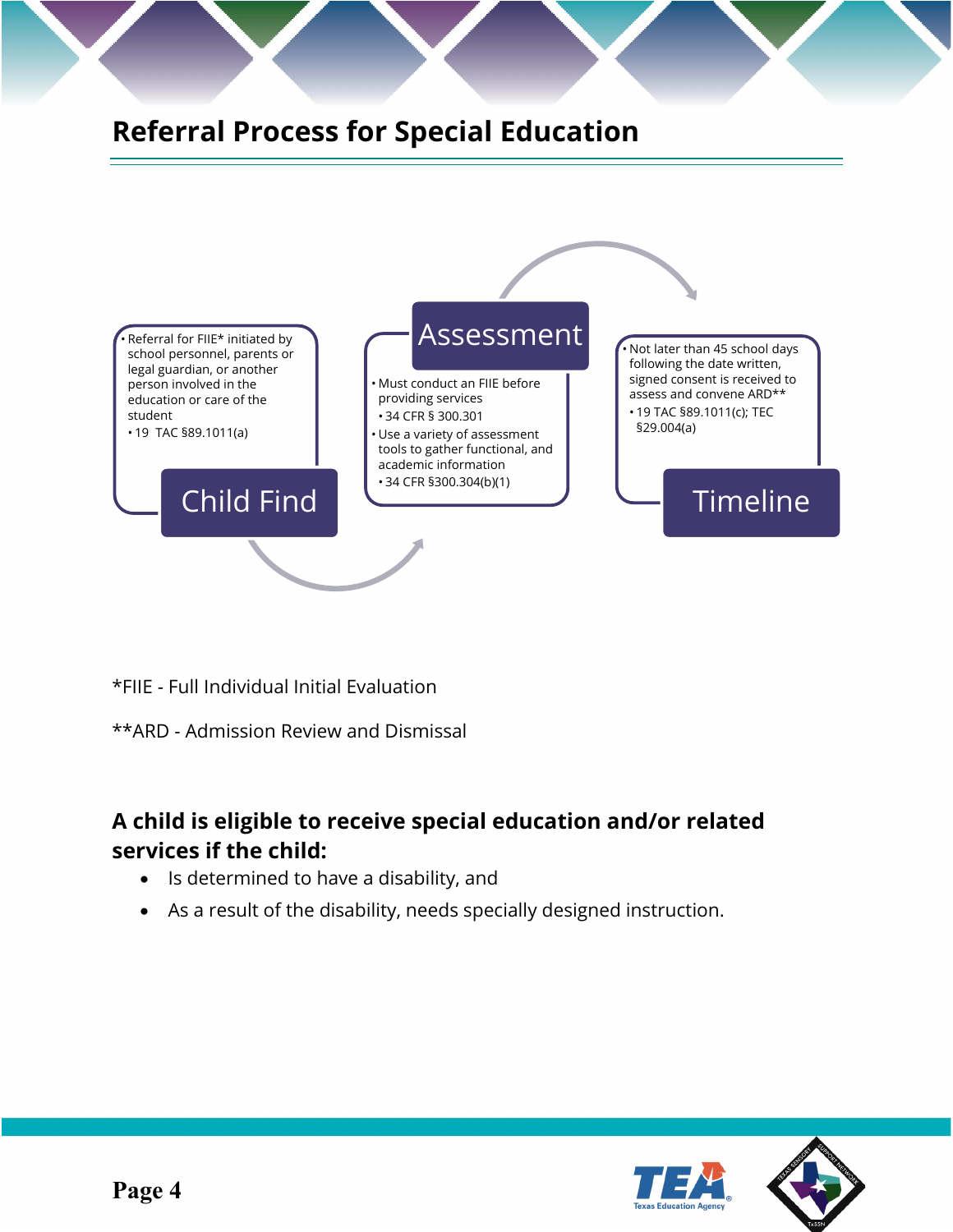## <span id="page-5-0"></span>**Potential Breakdown and Implications**

| EB placement and service decisions made with incomplete<br>data |                                 |
|-----------------------------------------------------------------|---------------------------------|
| <b>EBs</b>                                                      | <b>Special Education</b>        |
| Identification process triggered                                | Referral process triggered when |
| by HLS at registration                                          | concerns noted                  |
| Four weeks to complete                                          | 45 days to complete assessment  |
| assessment and convene LPAC                                     | and convene ARD                 |

There are areas in the identification process where collaboration between school staff is critical. The EB identification process is triggered by the HLS at registration, and schools have four weeks to complete the assessment and convene the LPAC. The special education referral process is not triggered until a concern is noted. The assessment process is 45 days. It would not be unusual for a student to be identified as an EB/EL before the special education referral process has even started.

#### **Best Practice**

The EB identification test administrator and teacher of students who are DHH (TODHH) work together to conduct the language proficiency evaluation process.





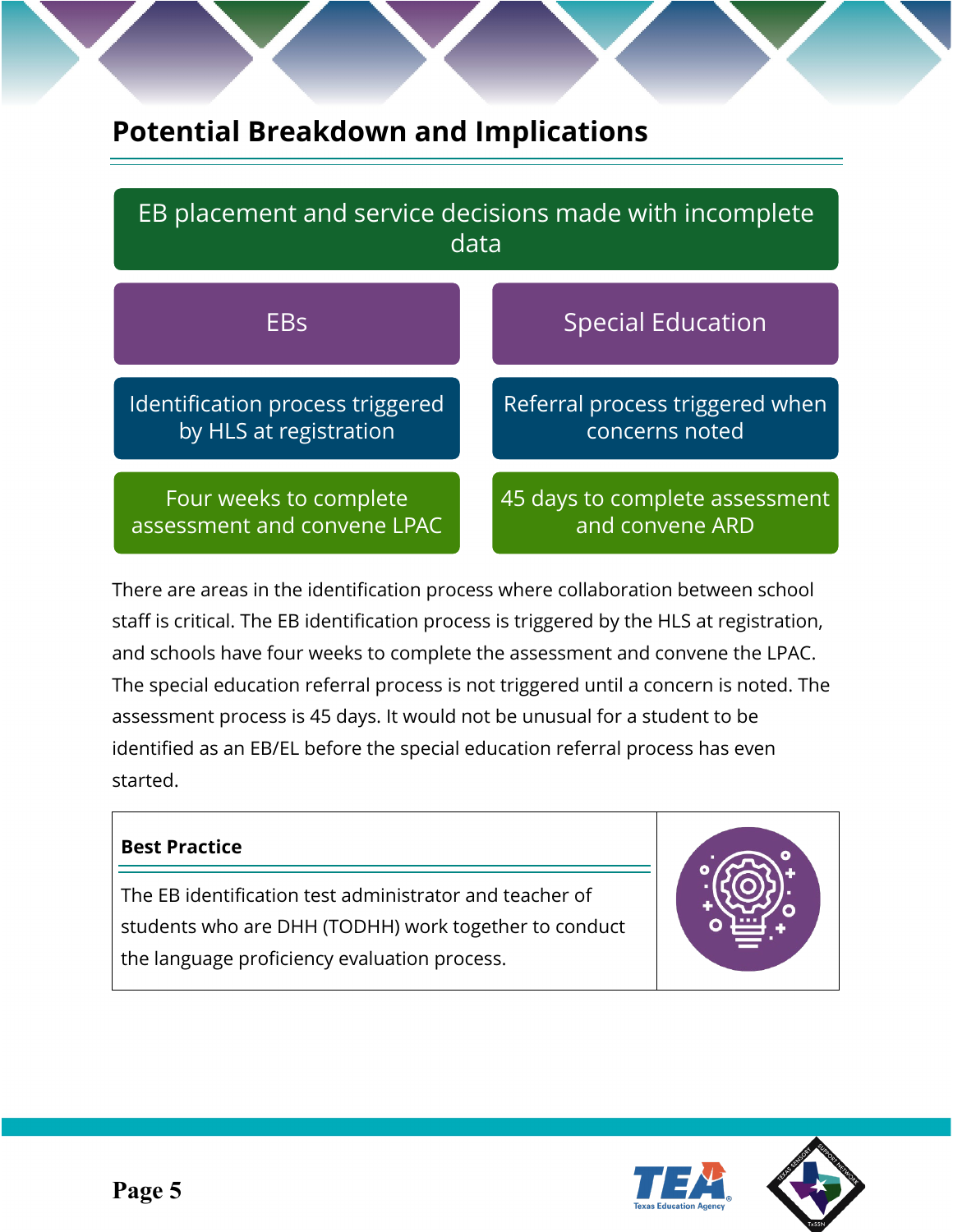

#### **Something to think about…**

How can the district make sure the TODHH is included in EB testing before the student may be referred for special education? The answer to this question could vary across districts. Discuss internally what system can be put in place to ensure collaboration with the TODHH during EB testing.

## <span id="page-6-0"></span>**Domains Assessed for Identification of EBs**

| Pre-K to 1st grade                                                                                                                                                                                                                                                                                                                                                                                                                                                         |                                                                                                                                                                                                                   |  | 2nd to 12th grade                                   |
|----------------------------------------------------------------------------------------------------------------------------------------------------------------------------------------------------------------------------------------------------------------------------------------------------------------------------------------------------------------------------------------------------------------------------------------------------------------------------|-------------------------------------------------------------------------------------------------------------------------------------------------------------------------------------------------------------------|--|-----------------------------------------------------|
| • Listening<br>• Speaking                                                                                                                                                                                                                                                                                                                                                                                                                                                  |                                                                                                                                                                                                                   |  | • Reading<br>• Writing<br>• Listening<br>• Speaking |
|                                                                                                                                                                                                                                                                                                                                                                                                                                                                            | <b>FAQ?</b><br>Students who are DHH who do not have functional use of<br>their hearing or speech will not be able to access the<br>listening and speaking domains. Can they be exempt from<br>initial EB testing? |  |                                                     |
| No. "An attempt must be made to administer the English language<br>$\bullet$<br>proficiency assessment for identification. If no response or a response<br>other than English is provided, the trial is scored as a non-fluent score." (EL<br><b>LPAC FAQ 2020)</b><br>DHH students who are not able to participate in the speaking and listening<br>domains and do not demonstrate proficiency in English reading and<br>writing will automatically be classified as EBs. |                                                                                                                                                                                                                   |  |                                                     |



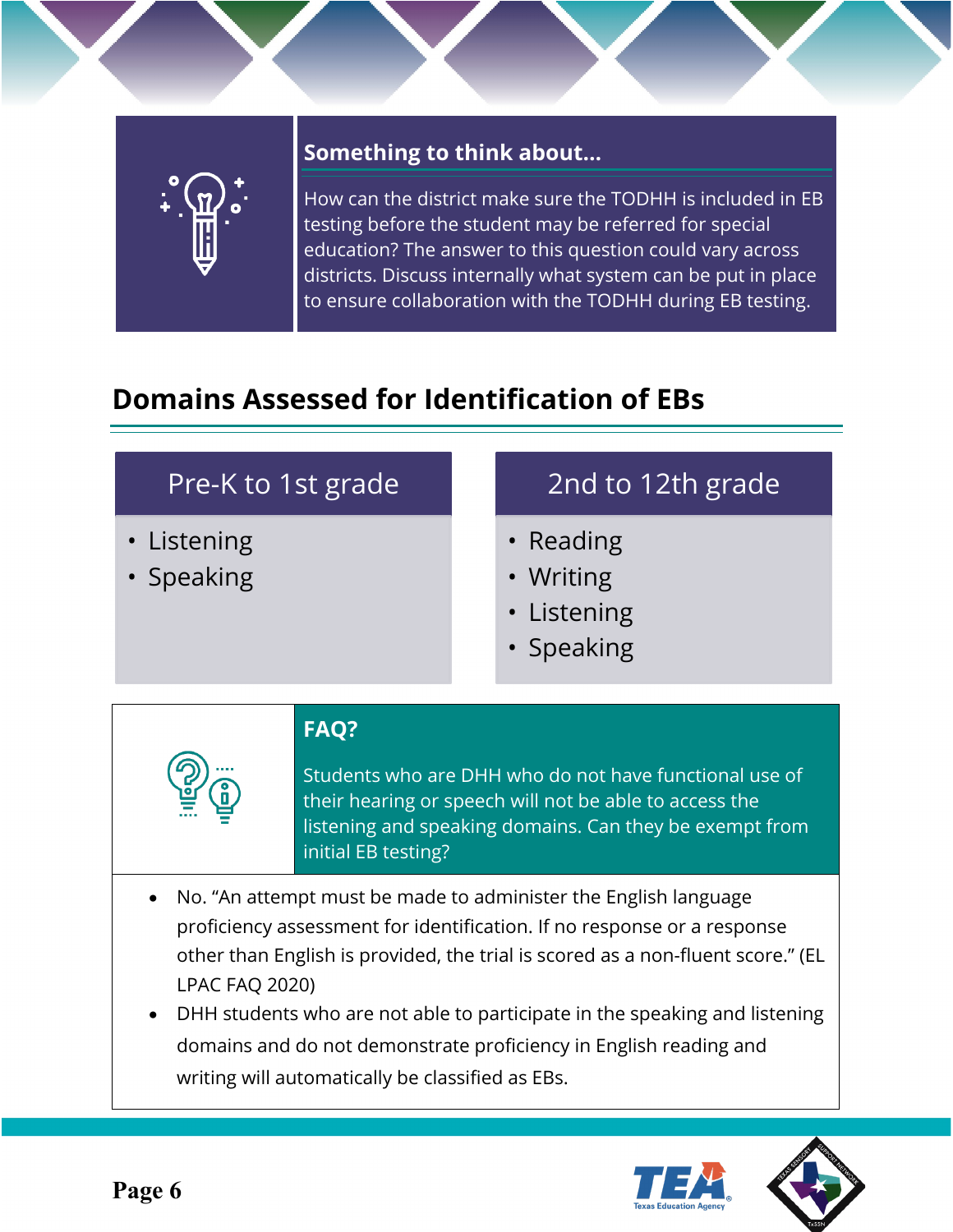## <span id="page-7-0"></span>**English Language Proficiency Levels**

#### **Language Domains Proficiency Levels**

- Listening
- **Speaking**
- Reading
- **Writing**

- **Beginning**
- **Intermediate**
- Advanced
- Advanced High

| <b>Proficiency Levels</b> | <b>Key Features</b>                                                                                                |
|---------------------------|--------------------------------------------------------------------------------------------------------------------|
| <b>Beginning</b>          | Little or no English ability                                                                                       |
| Intermediate              | Limited ability, simple language structures, high-<br>frequency vocabulary, routine contexts                       |
| Advanced                  | Ability to engage in grade-appropriate academic<br>instruction with second language acquisition support            |
| <b>Advanced High</b>      | Ability to engage in grade-appropriate academic<br>instruction with minimal second language acquisition<br>support |

*"Due to a shortage of bilingual and multilingual professionals to assess the language skills of immigrant deaf and hard of hearing students, it is difficult to determine a student's native or dominant language and their level of language development. Under-schooled immigrant deaf and hard of hearing students may not have any well-developed language." (Gerner de Garcia 2013)* 



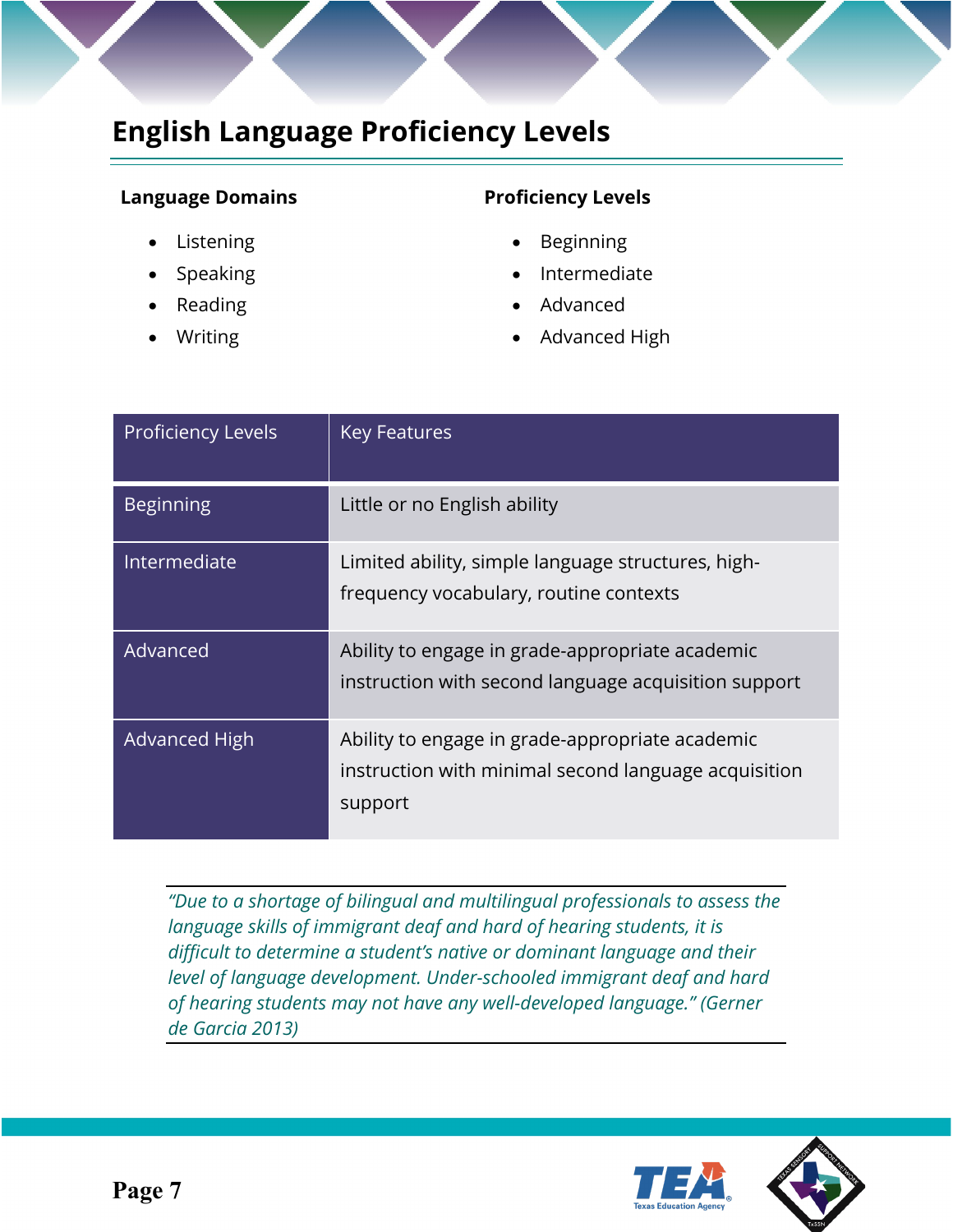## <span id="page-8-0"></span>**Instructional Strategies for EB/ELs**



## <span id="page-8-1"></span>**Academic needs of EBs**

- Content area instruction accommodated to their need for comprehensible input,
- Academic language instruction integrated into content area instruction,
- Programs that hold high expectations for students for academic success, and
- Language proficiency standards that provide a common framework for integrating language and content instruction for EBs.



#### **Something to think about…**

DHH students who are not EBs have these same academic needs!



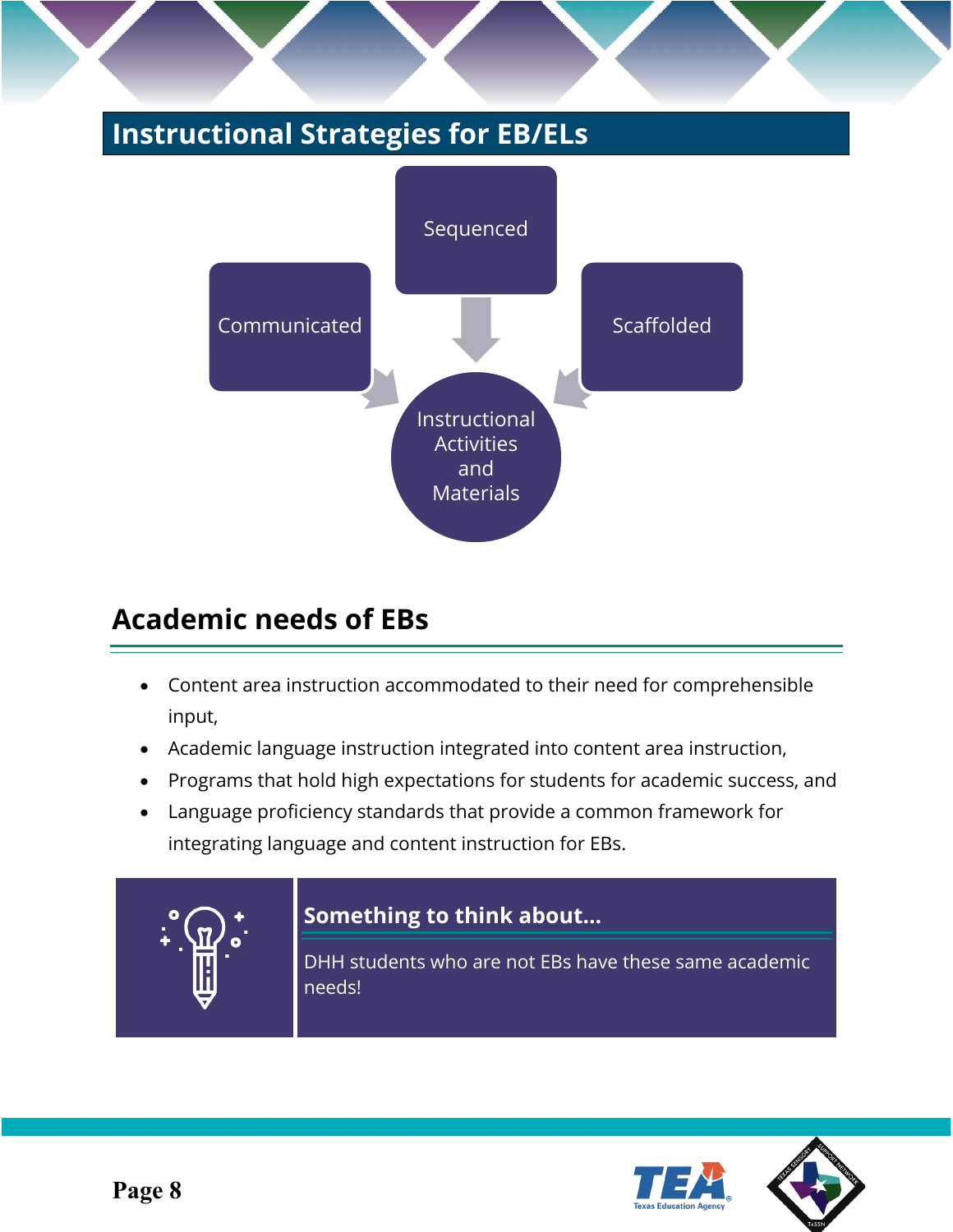

#### **FAQ?**

Should students who are DHH and identified as EBs be served in a bilingual/ESL classroom or a deaf education classroom?

It depends. Placement must consider where the individualized education program (IEP) can best be implemented.

- The LPAC in conjunction with the ARD committee will recommend the appropriate placement and program services that ensure access to the content of the student's IEP goals while addressing the student's language assistance needs.
- TODHHs and bilingual/ESL teachers should collaborate to ensure that appropriate strategies are in place throughout instruction, regardless of placement.
- EBs who receive special education services cannot be limited from access to the appropriate bilingual or ESL program. (EL LPAC FAQ 2020)

## <span id="page-9-0"></span>**ESL Services**

- Provided in English
- May be pull-out or push-in
- May be provided by a classroom teacher who is ESL certified or a different staff member who is ESL certified
- May incorporate co-teaching strategies
- No time requirement documented in LPAC paperwork



#### **Something to think about…**

Regardless of the placement and the type of services DHH EBs will receive, the most important thing to remember is that collaboration is essential.



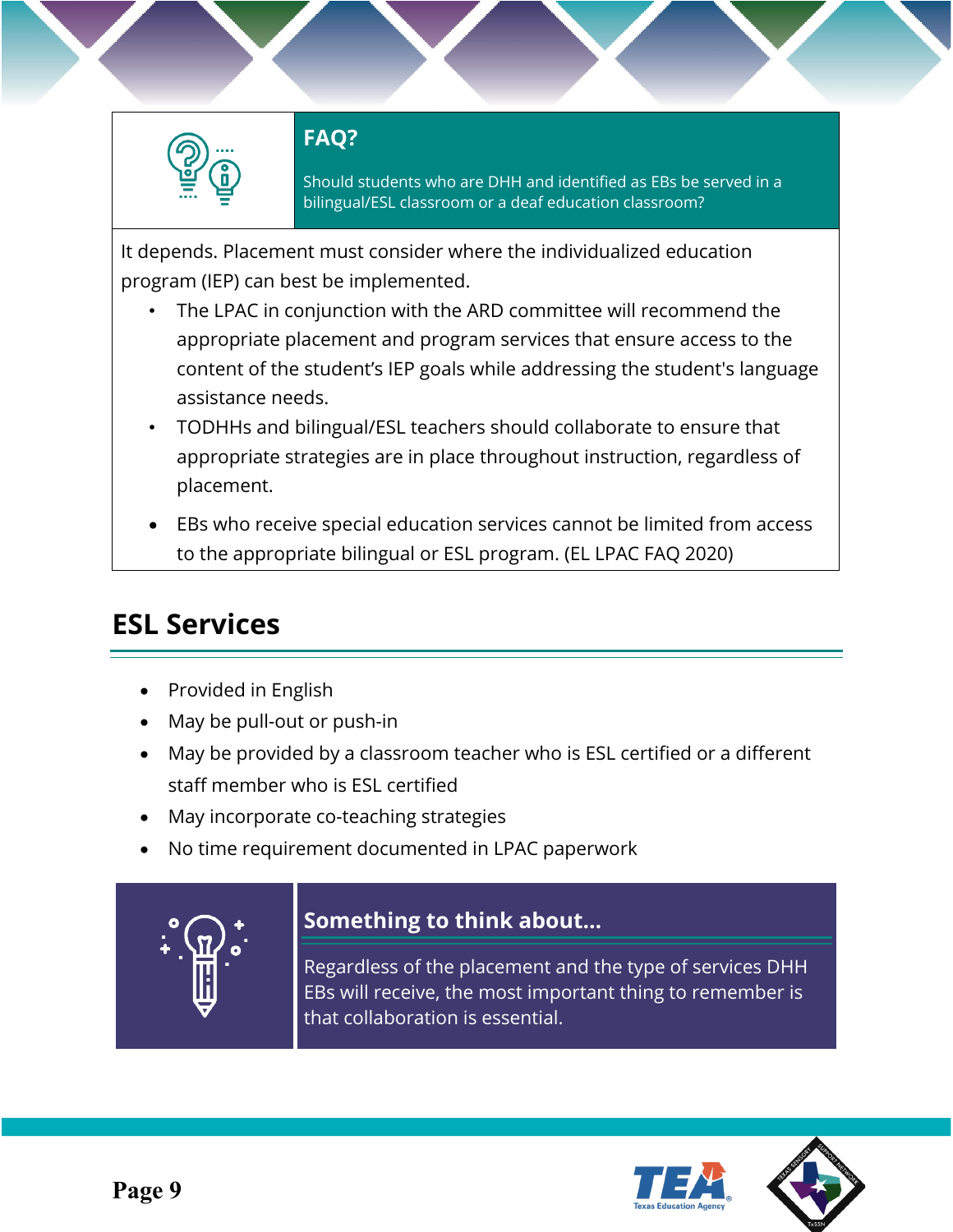## <span id="page-10-0"></span>**Responsibilities of Bilingual/ESL Teachers and TODHHs**

The following is a list of some responsibilities of bilingual/ESL teachers and TODHHs. They are very similar. The reality is that both bilingual/ESL teachers and TODHHs are language experts.

| <b>Bilingual/ESL Teacher</b>                                          | <b>TODHH</b>                                              |  |
|-----------------------------------------------------------------------|-----------------------------------------------------------|--|
| Collaborate with colleagues                                           |                                                           |  |
| Co-teach or model strategies that<br>support EBs                      | Co-teach or model strategies that<br>support DHH students |  |
| Create a safe, culturally responsive, and inclusive environment       |                                                           |  |
| Grow professionally by reading and attending professional development |                                                           |  |
| Support learners as they acquire a new language                       |                                                           |  |
| Build relationships with families                                     |                                                           |  |
| Actively advocate for EBs                                             | Actively advocate for DHH students                        |  |
| Plan lessons that promote language development and academic success   |                                                           |  |

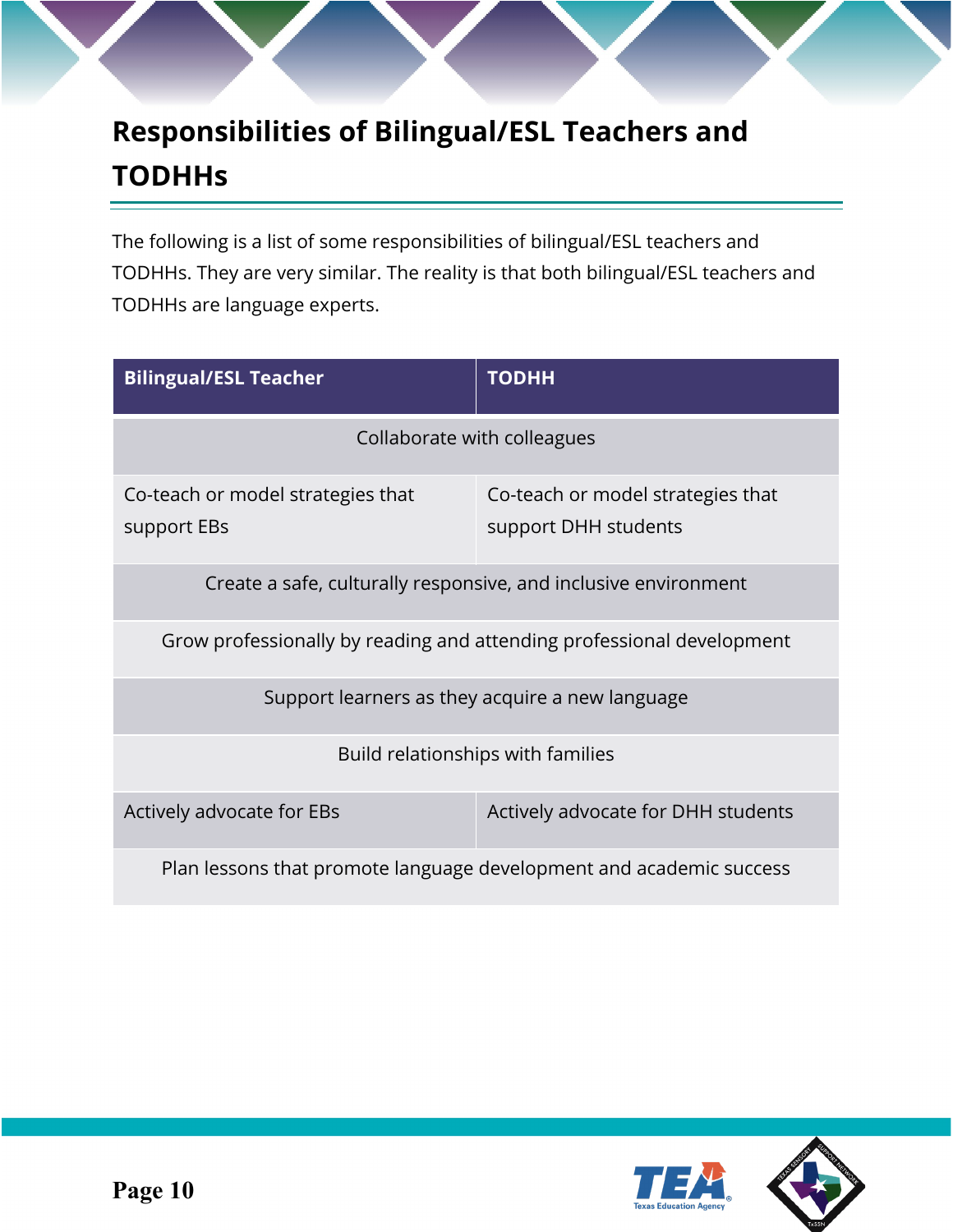

#### **FAQ?**

Do TODHHs who are teaching RLA need to be ESL certified if they have EB/EL students participating in the ESL program?

At a minimum EBs need to receive reading and language arts (RLA) instruction by an ESL certified teacher.

- The TODHH providing RLA instruction must also be ESL certified. or
- The ESL certified teacher must co-teach with the TODHH to provide RLA instruction.

### **FAQ?**

If a student who is DHH uses oral/signed administration for the STAAR assessment, are they allowed to use the same accommodations for the initial EB or annual Texas English Language Proficiency Assessment System (TELPAS)?

No. The directions of the identification assessment may be signed to the student, but the test items administered by the test administrator as well as student responses may not be signed.

The goal of the English language proficiency assessment is to measure progress on English language acquisition and readiness for classroom instruction in English without support. ELA tests measure content area knowledge on broader language arts as an academic domain, often for accountability purposes. There may be places where an accommodation provided for ELA is not provided for ELP because of a concern about changing what is being measured. (National Deaf Center on Postsecondary Outcomes 2019)



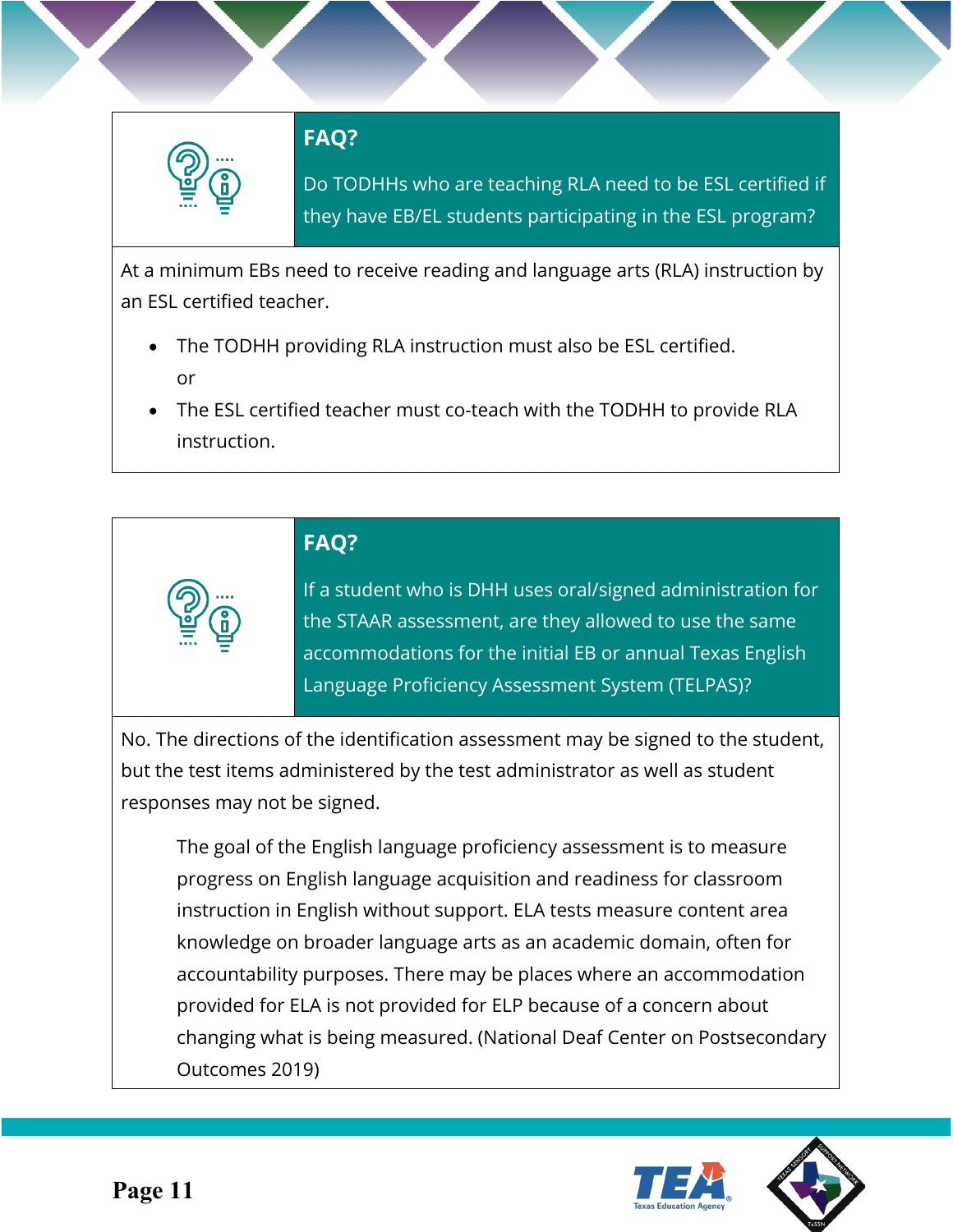## <span id="page-12-0"></span>**English Language Proficiency Standards (ELPS) Resource Tools**

<span id="page-12-1"></span>The ELPS are part of the state–required curriculum, the Texas Essential Knowledge and Skills (TEKS) for K–12. The following resource tools are available through the [English Learner Portal.](https://www.txel.org/)

## **ELPS Linguistic Instructional Alignment Guide**

| Allows teachers to see connections                | <b>Links to Resources</b>            |
|---------------------------------------------------|--------------------------------------|
| between                                           |                                      |
| <b>ELPS</b>                                       | <b>ELPS Linguistic Instructional</b> |
| <b>ELPS-TELPAS Proficiency Level</b><br>$\bullet$ | <b>Alignment Guide</b>               |
| Descriptors (PLDs)                                | <b>Training Slides</b>               |
| Linguistic Accommodations                         | <b>Participant Handout</b>           |
| <b>College Career Readiness</b>                   | <b>ELPS Interactive Language</b>     |
| Standards (CCRS)                                  | <b>Objectives</b>                    |
|                                                   | • ELPS Academy Resource              |
|                                                   | Supplement                           |
|                                                   | <u>ELPS K-1 Leader Pathway</u>       |
|                                                   | <b>ELPS 2-12 Leader Pathway</b>      |

## <span id="page-12-2"></span>**ELPS for Administrators**

The ELPs for Administrators materials provide information on how to use the ELPS K-12 Leader Pathway to support teachers implementing the ELPS during content area instruction.

- **[Training Slides](https://www.txel.org/media/j1xftbbo/elpsforadministratorstrainingslides.pdf)**
- **[Participant Handout](https://www.txel.org/media/s2oe4pgb/elpsforadministratorsparticipantnotes.pdf)**



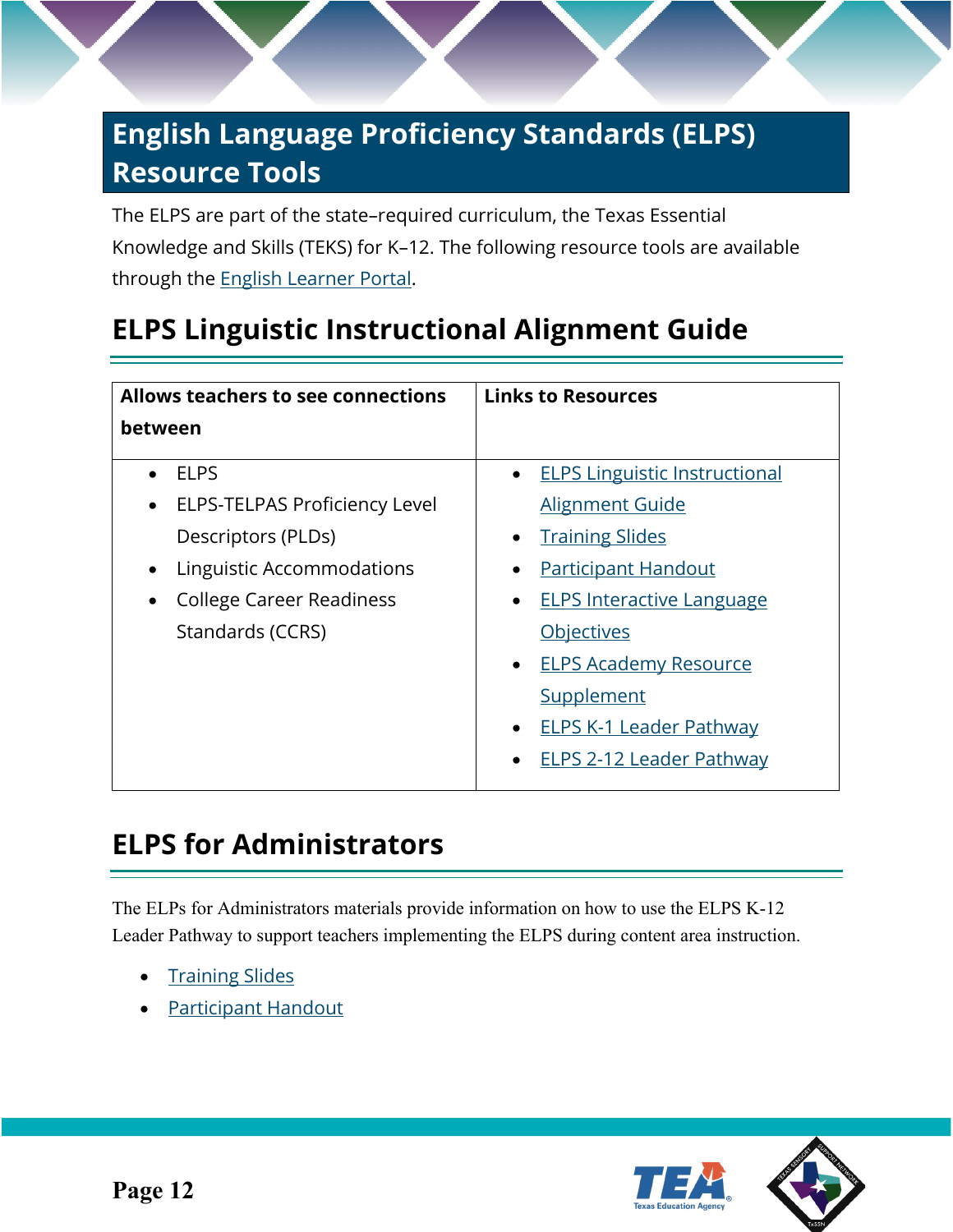## <span id="page-13-0"></span>**ELPS Instructional Tool**

| <b>Addresses</b>                                 | <b>Links to Resources</b>               |
|--------------------------------------------------|-----------------------------------------|
| • Language Development Process                   | • ELPS Instructional Tool               |
| <b>PLDs</b>                                      | • Training Slides                       |
| Degree of Linguistic<br>$\bullet$                | <b>Participant Handout</b><br>$\bullet$ |
| Accommodations by Language                       | <b>ELPS Instructional Tool Sentence</b> |
| Domain                                           | <b>Frames and Probing Questions</b>     |
| <b>Linguistic Processing Skills</b><br>$\bullet$ |                                         |

## <span id="page-13-1"></span>**[TEALearn Courses](https://register.tealearn.com/)**

- ELPS Academy
- Implementing the ELPS in English Language Arts
- Implementing the ELPS in Mathematics
- Implementing the ELPS in Science
- Implementing the ELPS in Social Studies

Access courses in [TEALearn.](https://register.tealearn.com/)

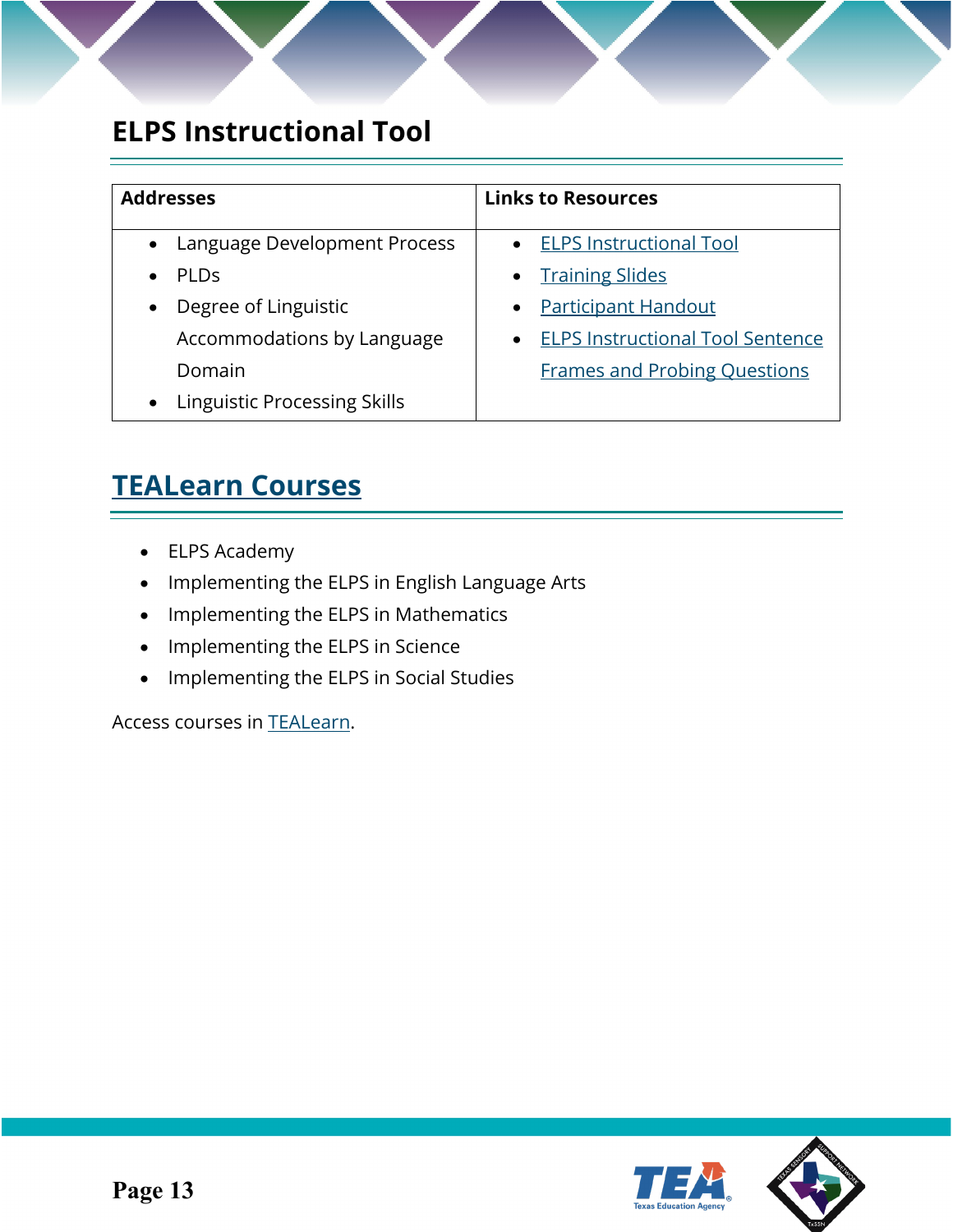## <span id="page-14-0"></span>**References**

- Gallaudet Research Institute. (2011). *Regional and national summary report of data from 2010-12annual survey of deaf and hard of hearing children and youth*. Washington, DC: Gallaudet University.
- Gerner de García, Barbara. 2013. "Issues in the Education of Deaf and Hard of Hearing K-12 English Language Learners". *Impact Feature Issue on Educating K-12 English Language Learners With Disabilities* 26 (1). [https://publications.ici.umn.edu/impact/26-1/issues-in-the-education-of-deaf](https://publications.ici.umn.edu/impact/26-1/issues-in-the-education-of-deaf-and-hard-of-hearing-k-12-english-language-learners)[and-hard-of-hearing-k-12-english-language-learners](https://publications.ici.umn.edu/impact/26-1/issues-in-the-education-of-deaf-and-hard-of-hearing-k-12-english-language-learners)
- National Deaf Center on Postsecondary Outcomes. 2019. *Deaf Students and English Learner Services*. Austin: Author. [https://www.nationaldeafcenter.org/sites/default/files/Deaf%20Students%20](https://www.nationaldeafcenter.org/sites/default/files/Deaf%20Students%20and%20English%20Learner%20Services%20(8.13.19)(ENGLISH)(WEB).pdf) [and%20English%20Learner%20Services%20\(8.13.19\)\(ENGLISH\)\(WEB\).pdf](https://www.nationaldeafcenter.org/sites/default/files/Deaf%20Students%20and%20English%20Learner%20Services%20(8.13.19)(ENGLISH)(WEB).pdf)
- Texas Education Agency. 2019. *LPAC Guidance for Deaf or Hard of Hearing English Learners.* Austin: Author. [https://tea.texas.gov/sites/default/files/LPAC%20-](https://tea.texas.gov/sites/default/files/LPAC%20-%20Deaf-HH%20Guidance%20November%202019.pdf) [%20Deaf-HH%20Guidance%20November%202019.pdf](https://tea.texas.gov/sites/default/files/LPAC%20-%20Deaf-HH%20Guidance%20November%202019.pdf)
- Texas Education Agency. 2020. *English Learner Language Proficiency Assessment Committee Frequently Asked Questions*. Austin: Author. [https://tea.texas.gov/sites/default/files/English%20Learner%20-](https://tea.texas.gov/sites/default/files/English%20Learner%20-%20LPAC%20FAQ.pdf) [%20LPAC%20FAQ.pdf](https://tea.texas.gov/sites/default/files/English%20Learner%20-%20LPAC%20FAQ.pdf)
- Texas Education Agency. 2020. *Guidance on Identification/ Reclassification: LPAC and ARD Committee Collaboration.* Austin: Author. [https://tea.texas.gov/sites/default/files/LPAC%20ARD%20Collaboration%20G](https://tea.texas.gov/sites/default/files/LPAC%20ARD%20Collaboration%20Guidance%20and%20Process%20for%20Reclassification.pdf) [uidance%20and%20Process%20for%20Reclassification.pdf](https://tea.texas.gov/sites/default/files/LPAC%20ARD%20Collaboration%20Guidance%20and%20Process%20for%20Reclassification.pdf)